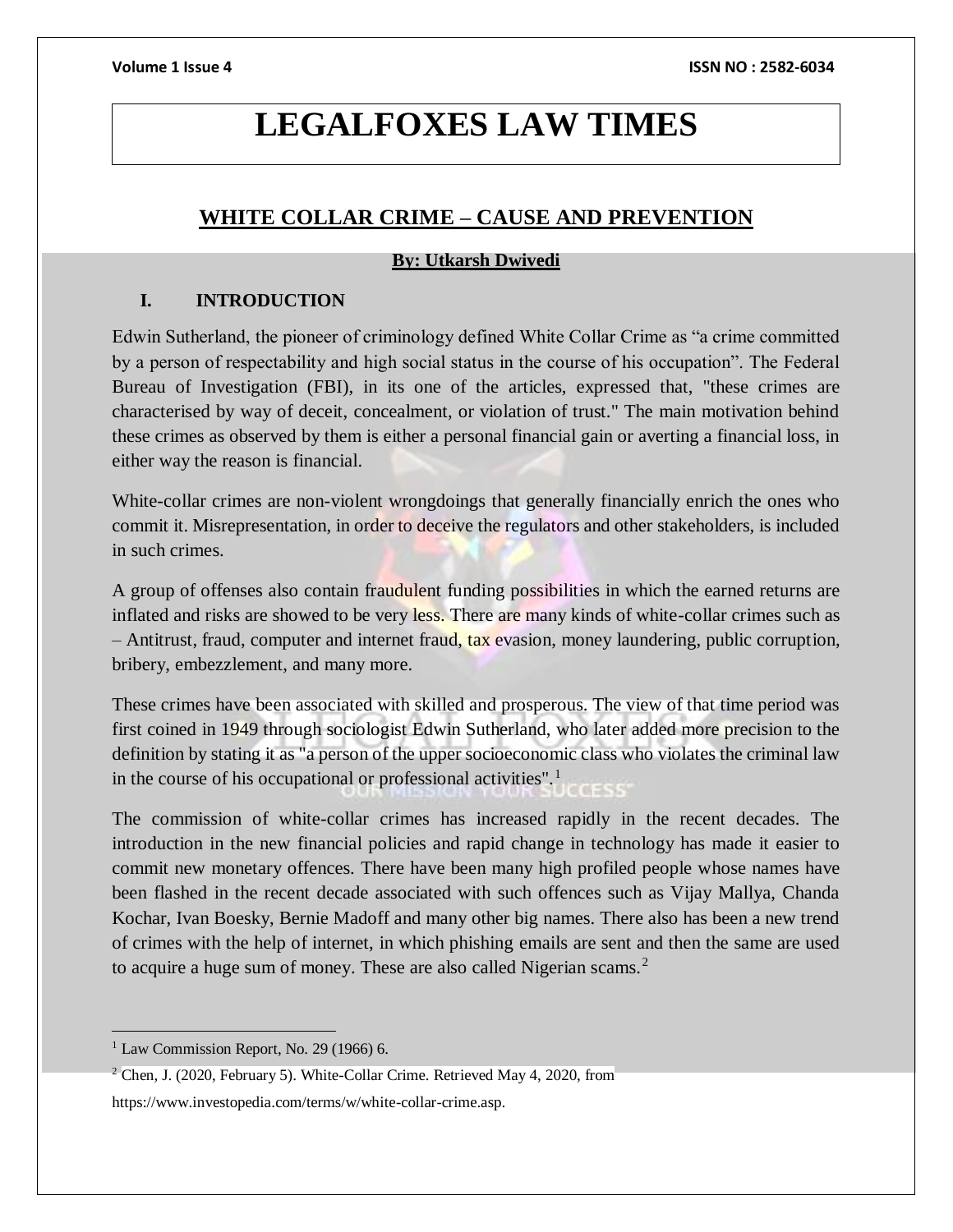$\overline{a}$ 

The need of the hour is to identify the various causes and motivations that lead an individual to commit such crimes and take the requisite steps in order to recover or stop the financial loss being caused to various government and non-government organisations globally.

### **II. IDENTIFYING THE CAUSE**

FBI has stated that the annual cost incurred in white-collar crimes i.e. approximately 500 billion dollars even exceeds the cost from the private property crimes which amounts to only 15 billion dollars annually. Individuals have a number of levels of tolerance toward conscientious and moral behaviour. Academic lookup suggests that environmental alerts and cues can nudge people to behave in another way when confronted with moral choices. Most of such offences occur due to ambiguity in the surrounding signals and cues. Work atmosphere can be perceived as a reason behind a good or bad influence on an individual. Ambiguous cues subtly nudge persons toward the slippery direction of compounding moral transgressions, main to crooked acts. Many people get attracted to the temptations and end up compromising their ethical values in this dilemmatic situation.<sup>3</sup>

In an article published by Forbes<sup>4</sup>, it recognised some essential reasons behind the motivation in an individual towards such deviant behaviour displayed. This was based on the research conducted in the USA and after the analysis of previous cases in the history, which took the attention of people of the alarmingly rising nature of the White-Collar Crimes. They are -

- IMPROPER JOB INCENTIVES: In finance-related jobs, people are rewarded based on short term superlative profits. Now in such jobs, to maximise the incentive/commission rewarded, some people try to bend the laws to enhance their personal gain. In a famous case, Enron Scandal, an Executive Stock Option Plan based in Texas was aimed at wrongful enhancement of the shareholder's capital which drove the workers to do a huge accounting fraud.
- MANAGEMENT NON-CHALANCE IN THE DIRECTION OF ETHICS: In many companies and firms' expert networks are used to legitimize using inside data for the trading of stocks, which is popularly known as insider trading. Such offences lead to the breach of security laws at the firms by the analysts. In the MCI-WorldCom scandal it came to light that management directed its accountants to "make the debt go away", and in such directions, the employees manipulated the records. Also, another unethical practice was recognised at the Volkswagen wherein the knowledge of the management a device was created and installed in the cars which for many years helped them to evade the emission standards test.

<sup>3 & 4</sup> Khan, R. (2018, February 22). White-Collar Crimes -- Motivations and Triggers. Retrieved May 4, 2020, from https://www.forbes.com/sites/roomykhan/2018/02/22/white-collar-crimes-motivations-and-triggers/#794578d21219.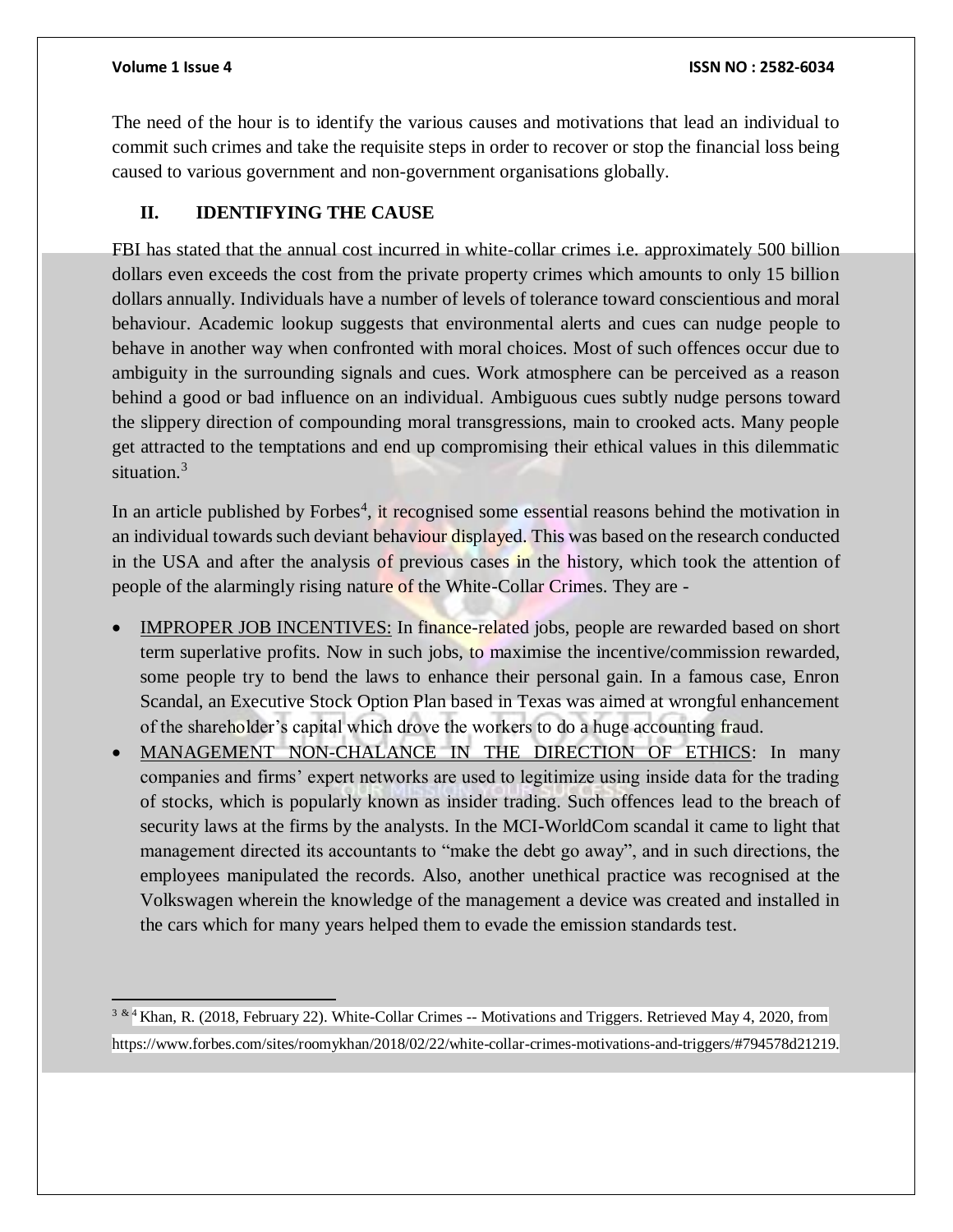- LACK OF ETHICS CONSIDERED HARMLESS: A false perception has been created among the stock traders involved in insider trading that it is a victimless crime which is completely wrong. A trader involved in such practice does not realize that someone is being cheated. They assume that bribing the clients and putting the deal together is a part of their job and no one is being harmed in the way which is not so true. Some accounting frauds start with an excuse that "it is just a one-time event".
- AGGRESSIVE DESIRES EXCEPT GOALPOSTS: Aggressive goals and desires are the essentials to a merit-based culture. However, the notion of doing whatever it takes to achieve such goals creates a path towards the use of unethical means to get the work done. The company sometimes delegates such task to the subordinates and then turning blind eye upon them towards their unethical and questionable steps taken to get the tasks done.
- MORAL HAZARD: Sometimes when others suffer, the others due to whom people came in such position, get incentives to put other people at risk. Such as in health insurance some doctors overprescribe the medical procedures to file false claims and gain wrongfully. To this, the authorities bailout the economic establishments and therefore motivate such immoral risktakings.
- WHAT EVERYBODY DOES ISN'T COUNTED AS CRIME: Some professionals disagree with the laws that exist. Such as the bribery laws, or doping prohibition laws, etc. Some coaches or professionals actively support doping and such training environments. This collective thinking that the thing everyone does can't be wrong mitigates the harsh consequences.
- HUBRIS DUE TO SUCCESS: Hubris in one's mind can sometimes result in wrong decisions or choices and create a sort of bias in one's mind. Gradually, people start to think that laws don't apply which often lead to uncertainty, even sometimes criminal behaviour, which causes "tolerance for breaking the law" among the people.
- MOTIVATED BLINDNESS: Sometimes people fail to the wrong or the violation of ethics to avoid the "self-harm". Paid and retained accounting companies sometimes overlook the accounting transgressions of their client companies. Even some paid rating companies to give biased ratings to gain more incentives.
- PILFERING PUBLIC OR NON-PUBLIC ENTITIES: Sometimes it is considered that wrongful gain from government or big companies is acceptable, due to the mentality of stealing from a big pile and therefore no one is harmed "personally". Some of the cases of fraud related to bills services, over-prescription, and collusions are perfect examples for such instances.

### **III. WHAT NEXT? PREVENTION or PUNISHMENT?<sup>5</sup>**

Different countries have different cultures, therefore giving birth to different social acceptance and different laws. International trade sometimes put people in obstinate situations. In Western Africa,

 <sup>5</sup> McGrath, J. (2008, December 10). How White-collar Crime Works. Retrieved May 4, 2020, from

https://money.howstuffworks.com/white-collar-crime6.htm.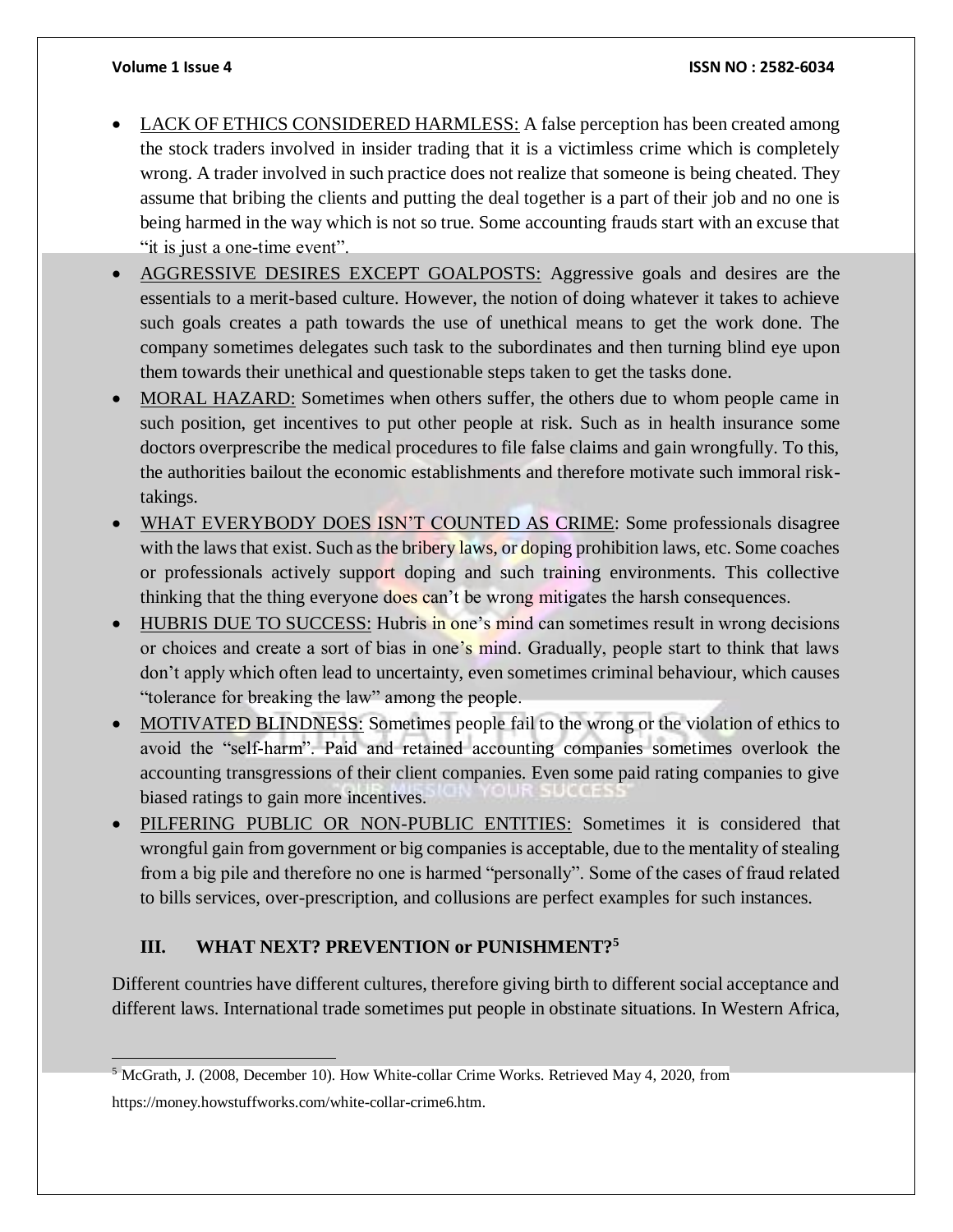it was customary for people involving government officials to take tips. It was considered a legal source of income there. It was called the Dash System. Therefore, there were bribes given to conduct business there. It was legal there. But in countries like India, it is something which is considered as a root problem towards hindering the progress of the country. In India, about \$5 billion is paid to the truck drivers every year as part of their daily business.

Many laws have been made in approach towards the elimination of white-collar crimes. Western and Eastern Europe have instituted laws to prevent corruption. Moving towards the same path, Poland passed very strict anti-money laundering laws in 2000. All in the path of preventing and its allied crimes.

Due to the recent on-going developments in information and communication technology, disparities due to communication are more apparent. Increasing corruption has made it very difficult for other companies to conduct business in some countries. There has been the formation of Transparency International to look into such issues to mitigate the event of corruption and make such instances come to the knowledge of the public. This organisation believes that making such things appear for public awareness, the more business comes to establishment and follows the rules of business conduct and there will be compulsions on the government and allied organisations to put restrictions and bring into force the anti-corruption policies.

The different countries and their legislations are continuously making efforts to figure out an apt way to tackle and punish such offences. Since Sutherland, in his arguments told about the bias that these people get from other offenders just because being a member of the elite class has made people suspicious to the law that it treats such people with more leniency and bias. Keeping these notions in mind countries like the USA have made the punishment to White Collar Crimes much more stringent than other crimes with longer sentences and the lesser opportunities of early release. To this, some people also have the contradictory belief of such punishments being too harsh on the criminals as they tend to be first time offenders.

#### OUR MISSION YOUR SUCCESS' **IV. CONCLUSION**

To conclude, it would be relevant to say that it might be a little difficult to define White Collar crime. But, it isn't difficult to commit it. Therefore, the individual beings must recognize this deviant behaviour in them and try to avoid such situations to build a healthy and prosperous society. The victims of white-collar crimes may not be in direct touch or in contact with the offenders because mostly such victims are never been talked of or concerned with. Hence, the human intuition of "visceral guilt" which guards in opposition to inflicting damage to others in no way kicks in. The loss caused by such crimes can devastate a whole economy of the country internally. Such offenders are smart enough and powerful financially and economically which they use to keep the authorities away from them and don't get caught. These criminals are motivated with sheer greed and an inherent desire to win at all costs.

Many would in no way suppose of shoplifting or enticing in petty crimes. An intriguing question arises that if a worthwhile opportunity to commit fraud comes along, should the morals be ignored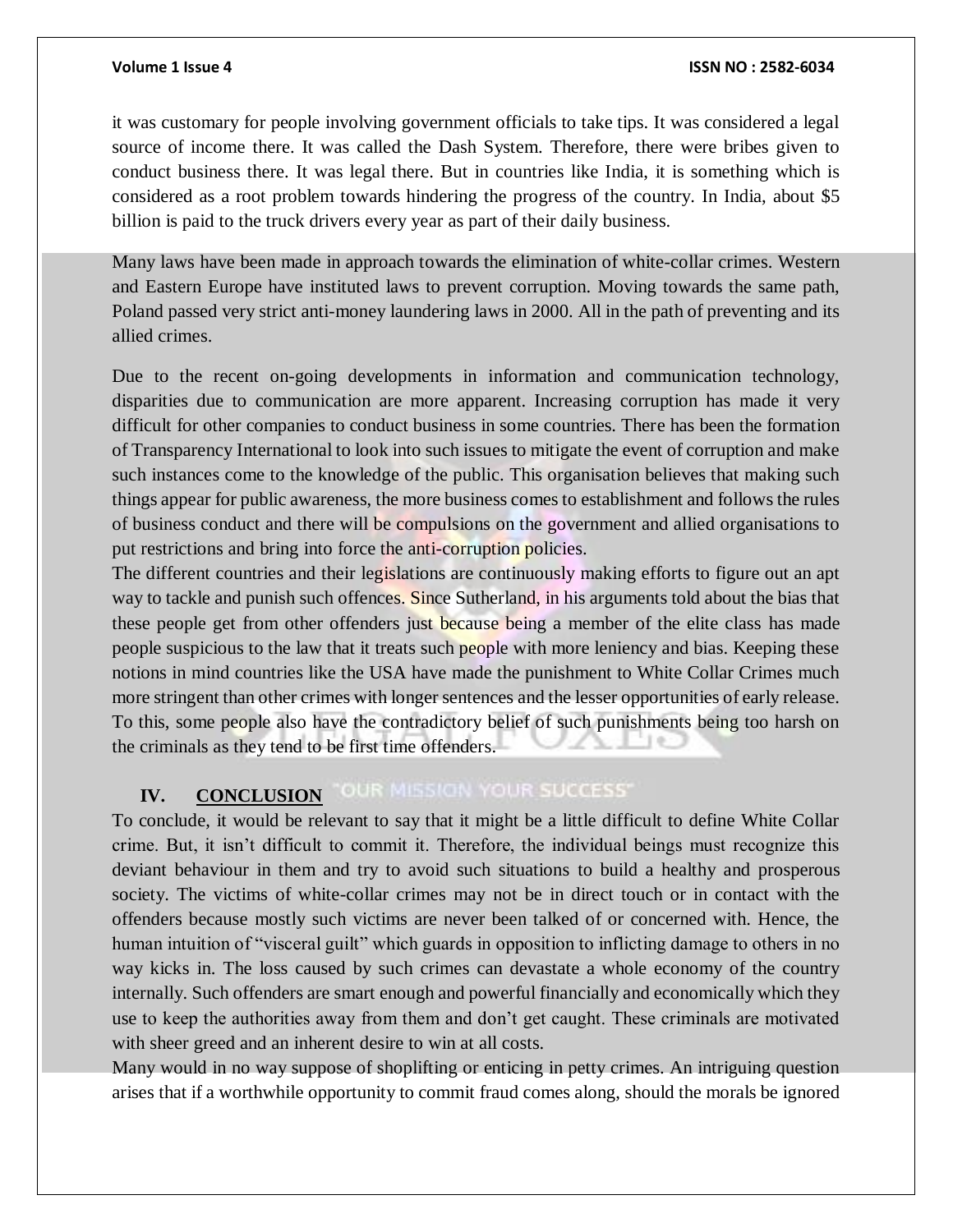then? Especially, when there are no little chances of being caught. But one should understand that there continually is a price to what we do!

### **REFERENCES –**

- 1. Law Commission Report, No. 29 (1966) 6.
- 2. Chen, J. (2020, February 5). White-Collar Crime. Retrieved May 4, 2020, from [https://www.investopedia.com/terms/w/white-collar-crime.asp.](https://www.investopedia.com/terms/w/white-collar-crime.asp)
- 3. Khan, R. (2018, February 22). White-Collar Crimes -- Motivations and Triggers. Retrieved May 4, 2020, from https://www.forbes.com/sites/roomykhan/2018/02/22/white-collarcrimes-motivations-and-triggers/#794578d21219.
- 4. McGrath, J. (2008, December 10). How White-collar Crime Works. Retrieved May 4, 2020, from [https://money.howstuffworks.com/white-collar-crime6.htm.](https://money.howstuffworks.com/white-collar-crime6.htm)
- 5. An Introduction to White Collar Crimes Criminology Essay. (n.d.). Retrieved from https://www.ukessays.com/essays/criminology/an-introduction-to-white-collar-crimescriminology-essay.php.
- 6. Sutherland, "Crime and Business" (1941) 217 The Annals of the American Academy of Political and Social Science
- 7. Sutherland, "White-Collar Criminality" (1940) 5 No. 1 American Sociological Review.
- 8. (n.d.). Retrieved from [https://www.hg.org/legal-articles/most-common-types-of-white](https://www.hg.org/legal-articles/most-common-types-of-white-collar-crimes-40448)[collar-crimes-40448.](https://www.hg.org/legal-articles/most-common-types-of-white-collar-crimes-40448)
- 9. An Introduction to White Collar Crimes Criminology Essay. (n.d.). Retrieved from https://www.ukessays.com/essays/criminology/an-introduction-to-white-collar-crimescriminology-essay.php.
- 10. Shevefield and Stelzer (2001, p. 1-2).
- 11. Hilder & Associates. (2019, December 12). The most common types of white collar crime: Hilder & Associates, P.C. Retrieved from [https://www.hilderlaw.com/blog/2016/12/the](https://www.hilderlaw.com/blog/2016/12/the-most-common-types-of-white-collar-crime/)[most-common-types-of-white-collar-crime/](https://www.hilderlaw.com/blog/2016/12/the-most-common-types-of-white-collar-crime/)
- 12. Bernnett, et al. (2007, p. 485).
- 13. Taft and England, Criminology, 200.
- 14. Sutherland, Crimes of Corporation.
- 15. Sutherlands White-Collar Crime (1961) Chap. XIV.
- 16. The Black Market, 309.
- 17. Benson and Simpson, 2009.
- 18. Gerber and Jensen, 2007.
- 19. Other People's Money, 102.
- 20. The Booster And The Switch (The Frec Press, New York 1966) 162.
- 21. President's Conlmission on "Laxv Enforcement and Administration of Justice", Task Force Report: Crime and its hnpact—An Assessment, 102—09.